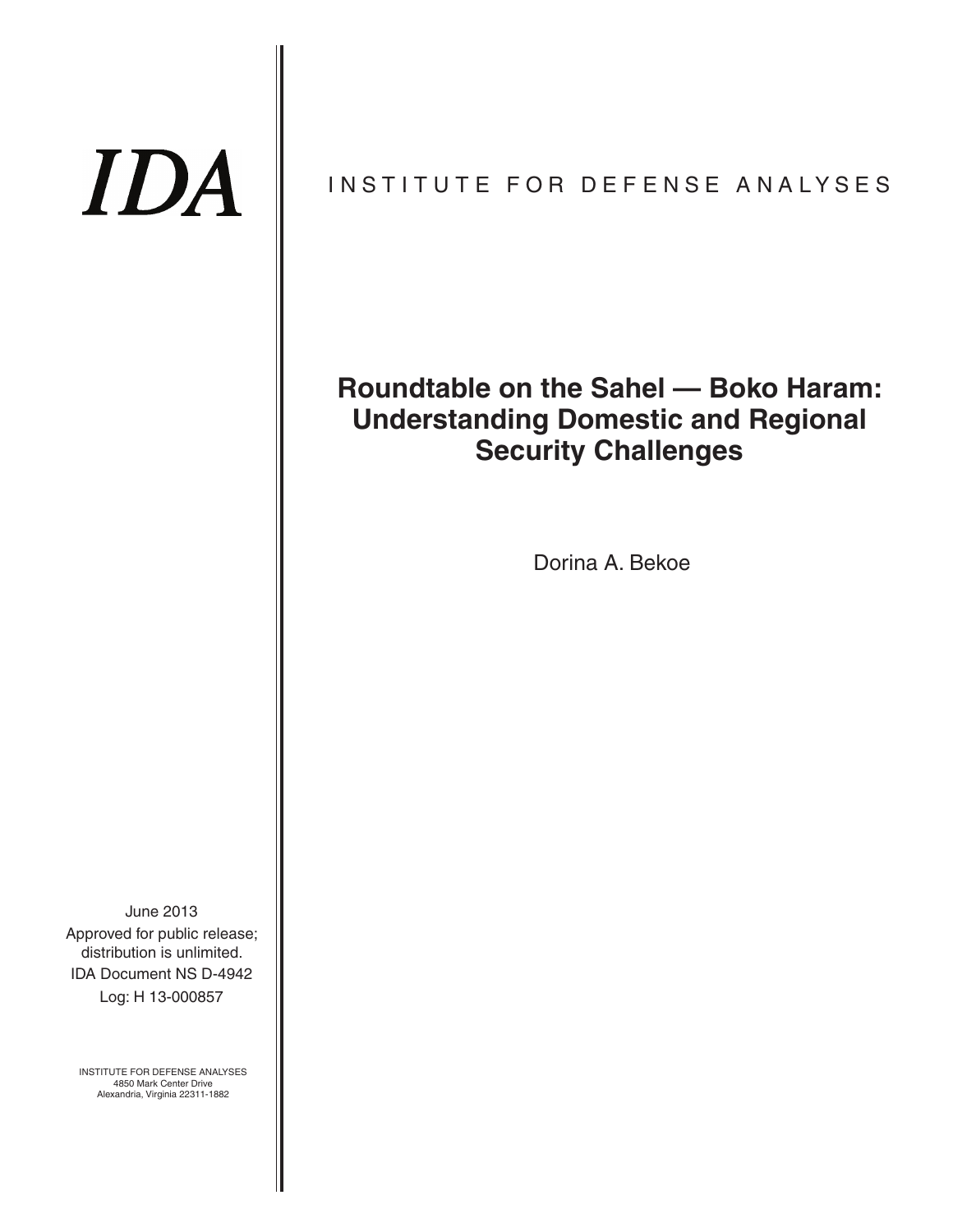

The Institute for Defense Analyses is a non-profit corporation that operates three federally funded research and development centers to provide objective analyses of national security issues, particularly those requiring scientific and technical expertise, and conduct related research on other national challenges.

#### **About This Publication**

**The work was conducted under contract IDA's Independent research program C5540. The views, opinions, and findings should not be construed as representing the official position of the U.S. Government.**

**Approved for public release; distribution is unlimited.**

**Copyright Notice**

**© 2013 Institute for Defense Analyses 4850 Mark Center Drive, Alexandria, Virginia 22311-1882 • (703) 845-2000.**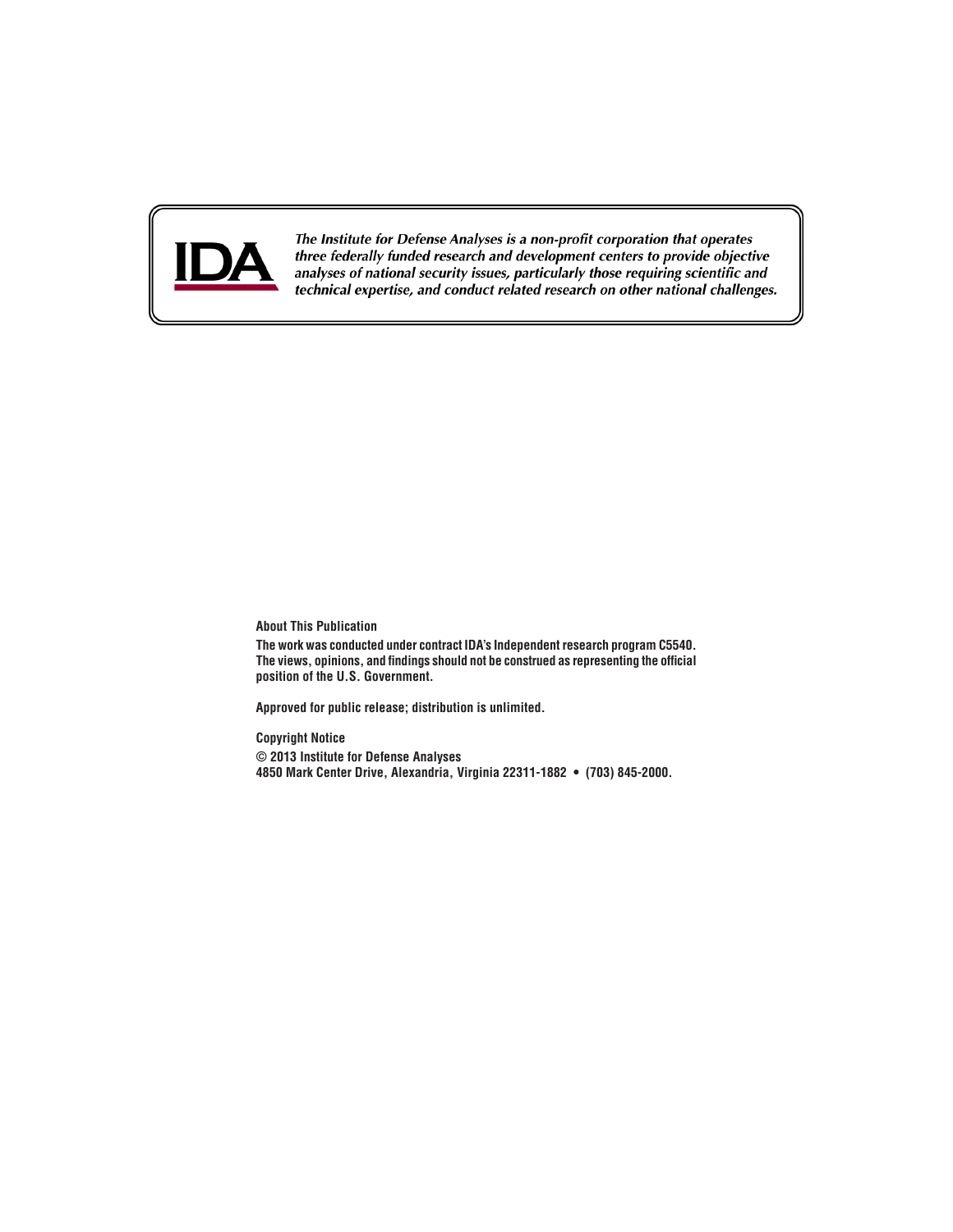## INSTITUTE FOR DEFENSE ANALYSES

IDA Document NS D-4942

## **Roundtable on the Sahel — Boko Haram: Understanding Domestic and Regional Security Challenges**

Dorina A. Bekoe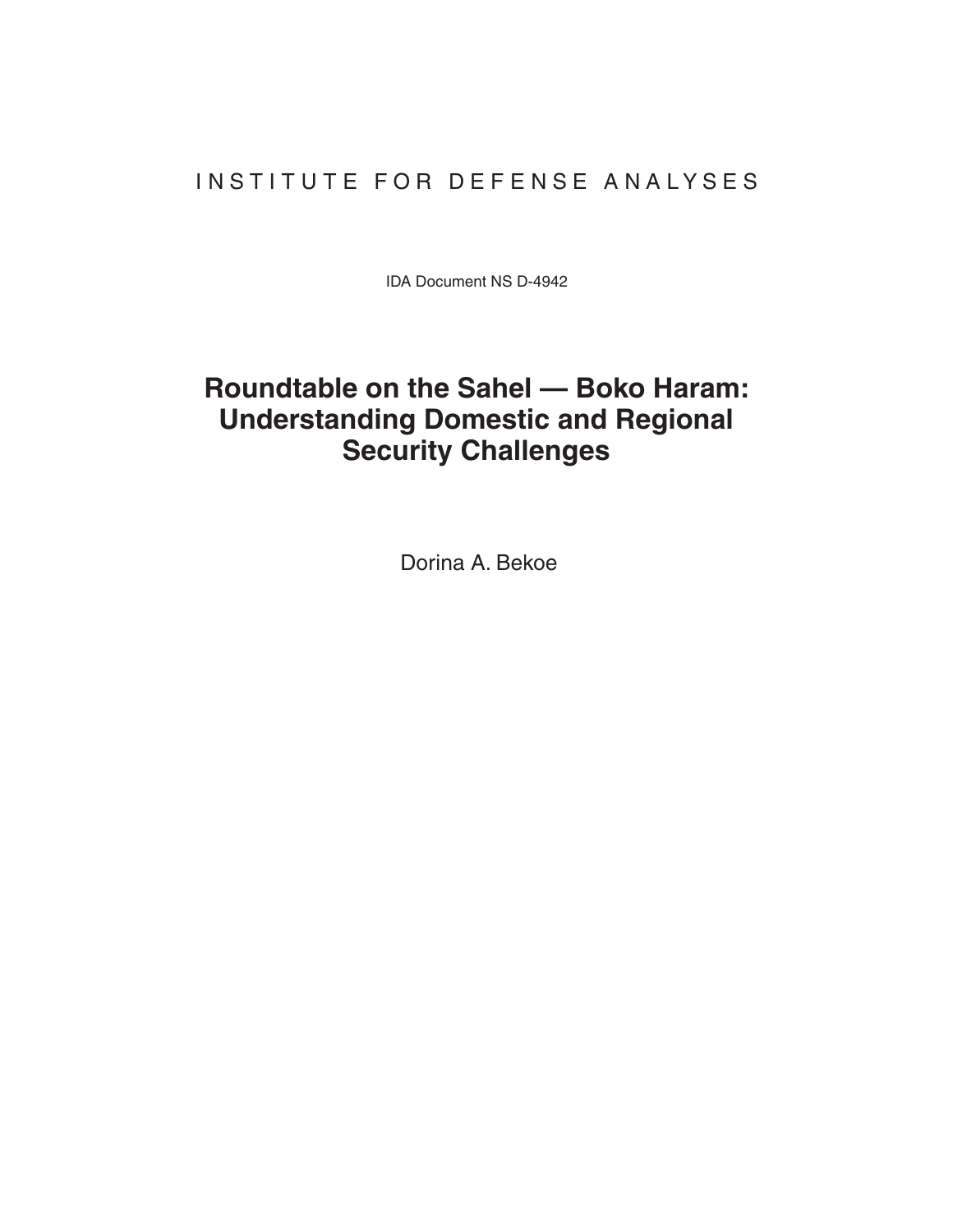## **Executive Summary**

The presence of the Islamic sect Boko Haram has led to the most severe security crisis in Nigeria since the Biafran civil war of 1967–1970. Since 2009, Boko Haram in northern Nigeria has launched more than 700 attacks, which have claimed the lives of more than 3,000 people. The recent crisis in Mali and the May 14 state of emergency declaration in Nigeria's three northeastern states of Adamawa, Borno, and Yobe have heighted the concern for the threat that Boko Haram poses to the country and the region. To discuss these developments, the Institute for Defense Analyses (IDA) Africa Program, through the *Roundtable on the Sahel* series, organized a May 17, 2013, meeting on Boko Haram. This report summarizes the main points of the discussion, which took place under Chatham House rules, a core principle that governs the confidentiality of the source of information received at a meeting.

The persistently poor economic and social indicators of northeastern Nigeria have fueled Boko Haram's expansion. The grievances are not new, but the level of violence exacted by Boko Haram and its clashes with Nigeria's security services are unprecedented. There are also concerns that Boko Haram is being assisted by external militant groups and may start to reach out to targets outside Nigeria.

In addition to failing to defeat Boko Haram, the Nigerian security forces have committed a large number of atrocities and are poorly equipped. They are also deeply distrusted by the local population, which also fears Boko Haram. Therefore, it is unlikely that the local population will assist the government in defeating the insurgency.

Even though Boko Haram has targeted Nigerian government and security officials and symbols, Ansaru—a splinter group—has focused almost exclusively on Westerners. However, experts are divided on the extent and durability of the split and whether Ansaru will push Boko Haram to strike outside the country.

To defuse Boko Haram's threat successfully, considerable attention should be paid to the context in which Boko Haram operates, to reforming the Nigerian security services, and to forming partnerships with neighboring states.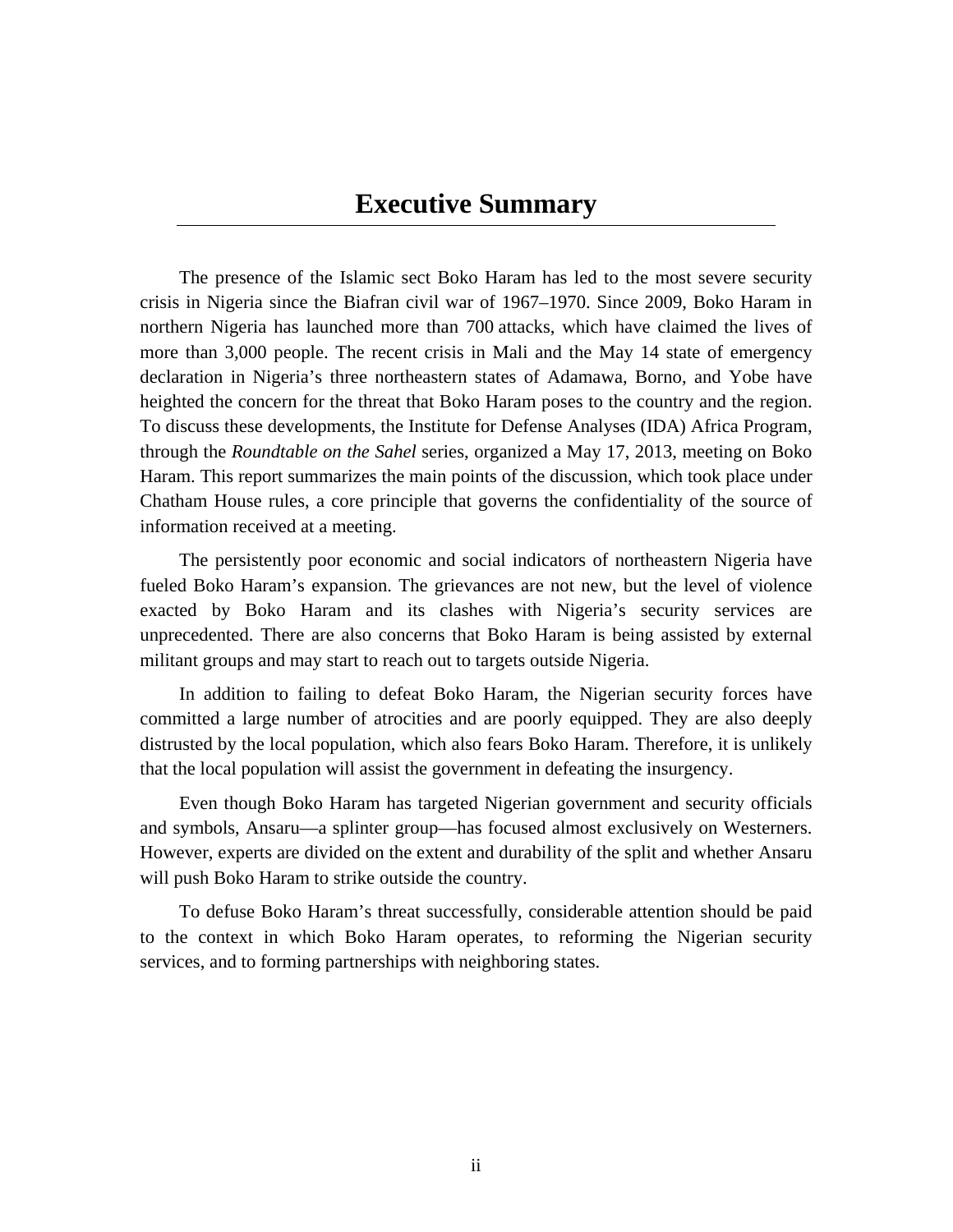#### **Introduction**

Nigeria, considered West Africa's political and economic hegemon, is undergoing its most severe security crises since the Biafran civil war of 1967–1970. Accordingly, some fear that the inability to resolve or manage the security challenge posed by Boko Haram could reverberate in the region. As a militant organization, Boko Haram has been in existence since 2003, but it has come to the attention of the larger international community only since 2009—a year that marks a distinct break in Boko Haram's history. Since 2009, the Nigerian army has aggressively targeted Boko Haram members, and Boko Haram has staged ever more violent attacks in Nigeria. The recent crisis in Mali, which brought the influence of Islamic extremists in the Sahel to the fore, and concerns about possible links between Boko Haram and other Islamic extremists have increased the international community's focus on the group. On May 14, 2013, Nigeria's president Goodluck Jonathan declared a state of emergency in the three northeastern states of Adamawa, Borno, and Yobe, which heightened the concern that Boko Haram poses to the country and the region.

In view of these concerns, on May 17, 2013, the Institute for Defense Analyses (IDA) Africa Program, through the *Roundtable on the Sahel* series, organized a meeting on Boko Haram. The *Roundtable on the Sahel* series seeks to bring together regional and country experts to discuss critical political developments in the Sahel and to further the understanding of individual countries within the region, intra-Sahelian political and social dynamics, and interregional African relations. The meeting participants focused on discussing the current efforts by the Nigerian government to curtail Boko Haram, assessing the threat of Boko Haram to the region's security, and understanding the roles of the neighboring states in facilitating or confronting Boko Haram.

This report summarizes the main points of the discussion, which took place under Chatham House rules, a core principle that governs the confidentiality of the source of information received at a meeting. The discussions provided the context of Boko Haram's origins, elaborated on the response by the Nigerian government (in view of current political dynamics), examined the splintering of the movement, analyzed the capacity of the Nigerian army, and considered the impact of the militant group on the region.

#### **Understanding the Boko Haram Insurgency**

According to the participants at the meeting, the economic, political, and social conditions in northeast Nigeria enabled Boko Haram to flourish. Northeast Nigeria has been plagued by severe poverty (70 percent of the region's population lives on less than a dollar a day, compared to 50 and 59 percent in southwest and southeast, respectively) and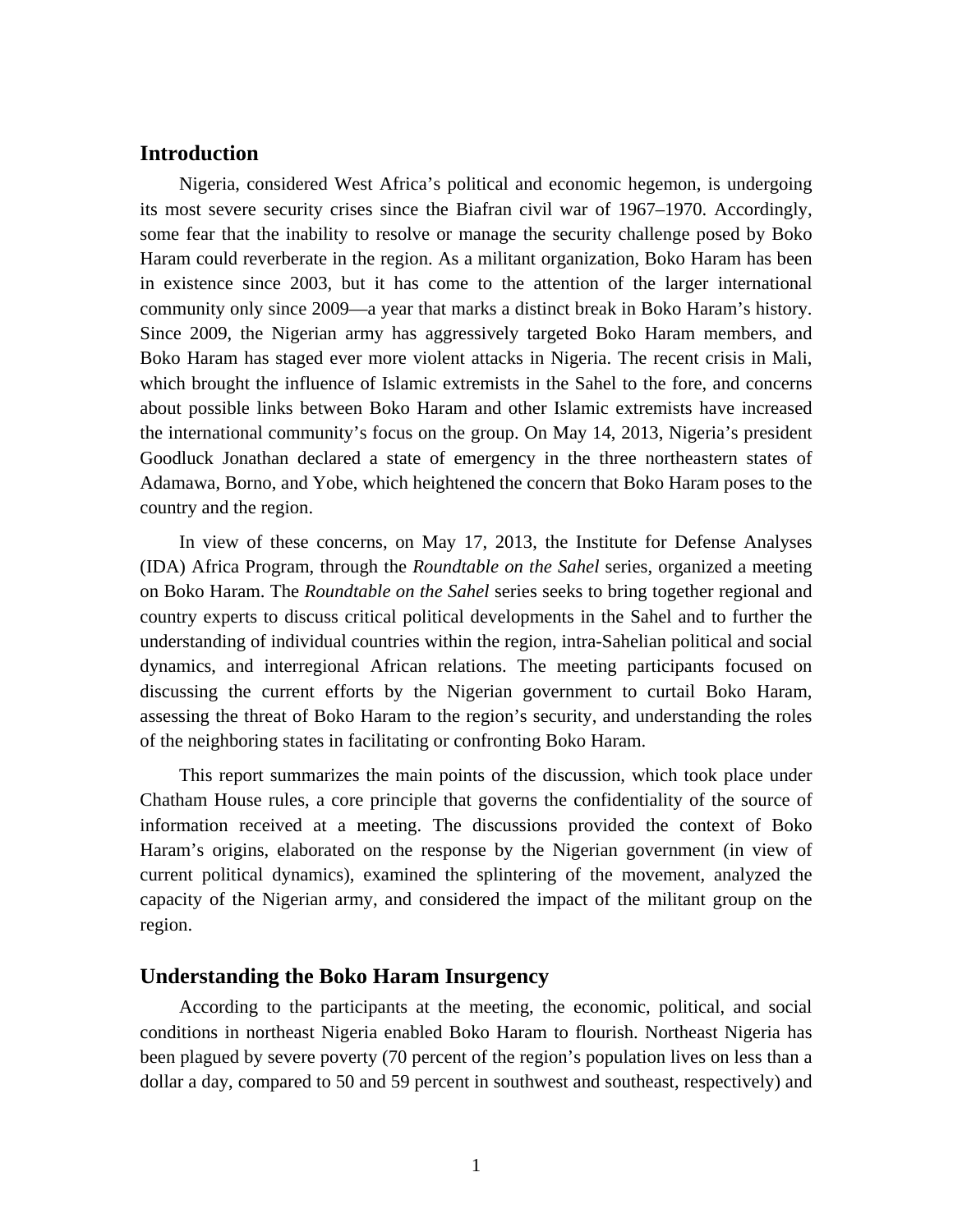has the highest national rates of malnutrition among children.<sup>1</sup> Unemployment is also higher in the northeast, where it is 33 percent compared to the national average of 23.9 percent.<sup>2</sup> Adding to the strain on resources, one expert remarked that the Northeast's youth have little prospects for employment or educational opportunity. Other grievances include the predominance of corruption; perceived unequal resource sharing; and the impunity enjoyed by perpetrators of intercommunal cycles, which have killed Christians and Muslims.<sup>3</sup> Indeed, these issues are not new, and a number of groups have formed over the years to protest them. However, one participant noted that the difference with Boko Haram is the use of violence in addressing them.

Despite the publicity surrounding Boko Haram's attacks, not much is known about their internal organization or its members, which makes it difficult to begin a process of negotiation. It is not clear who would represent Boko Haram at peace talks, and President Jonathan alluded to this conundrum when explaining why amnesty had not been offered in the past, saying, "… nobody has agreed that he is a Boko Haram member, no one has come forward. If amnesty can solve the situation, then no problem. But nobody has come forward to make himself visible."<sup>4</sup> Indeed, as one participant framed it, Boko Haram is more of a brand than an organization. Violent acts are committed not only in Boko Haram's name, but also by Boko Haram itself.

#### **The Nigerian Government's Response to Boko Haram**

The Nigerian security services have not succeeded in defeating Boko Haram militarily. Some thought that the military had successfully beaten Boko Haram after five days of violent clashes in July 2009, which left 800 people dead, including Boko Haram's leader Muhammad Yusuf.<sup>5</sup> However, by 2010, Boko Haram had resurged under the leadership of Abubakar Shekau, declaring that it was ready to avenge the deaths of its members.<sup>6</sup> Indeed, since Boko Haram's first attack under Shekau in September 2010, approximately 3,000 people have died in more than 700 attacks in northern Nigeria.<sup>7</sup> Still

1

<sup>1</sup> Human Rights Watch, "Spiraling Violence: Boko Haram Attacks and Security Force Abuses in Nigeria," October 11, 2012, 27.

<sup>2</sup> African Development Bank Group, "Federal Republic of Nigeria: Country Strategy Paper, 2013–2017," January 2013, 5, http://www.afdb.org/fileadmin/uploads/afdb/Documents/Project-and-Operations/Nigeria%20-%202013-2017%20-%20Country%20Strategy%20Paper.pdf.

<sup>3</sup> Human Rights Watch, "Spiraling Violence: Boko Haram Attacks and Security Force Abuses in Nigeria," October 11, 2012, 24–29.

<sup>&</sup>lt;sup>4</sup> Ndahi Marama, "Jonathan in Boko Haram Strongholds: I Can't Declare Amnesty for Ghosts," *Vanguard,* March 8, 2013, http://www.vanguardngr.com/2013/03/jonathan-in-boko-haram-strongholdsi-cant-declare-amnesty-for-ghosts/.

<sup>&</sup>lt;sup>5</sup> Human Rights Watch, "Spiraling Violence: Boko Haram Attacks and Security Force Abuses in Nigeria," October 11, 2012, 32.

<sup>6</sup> Ibid, 36.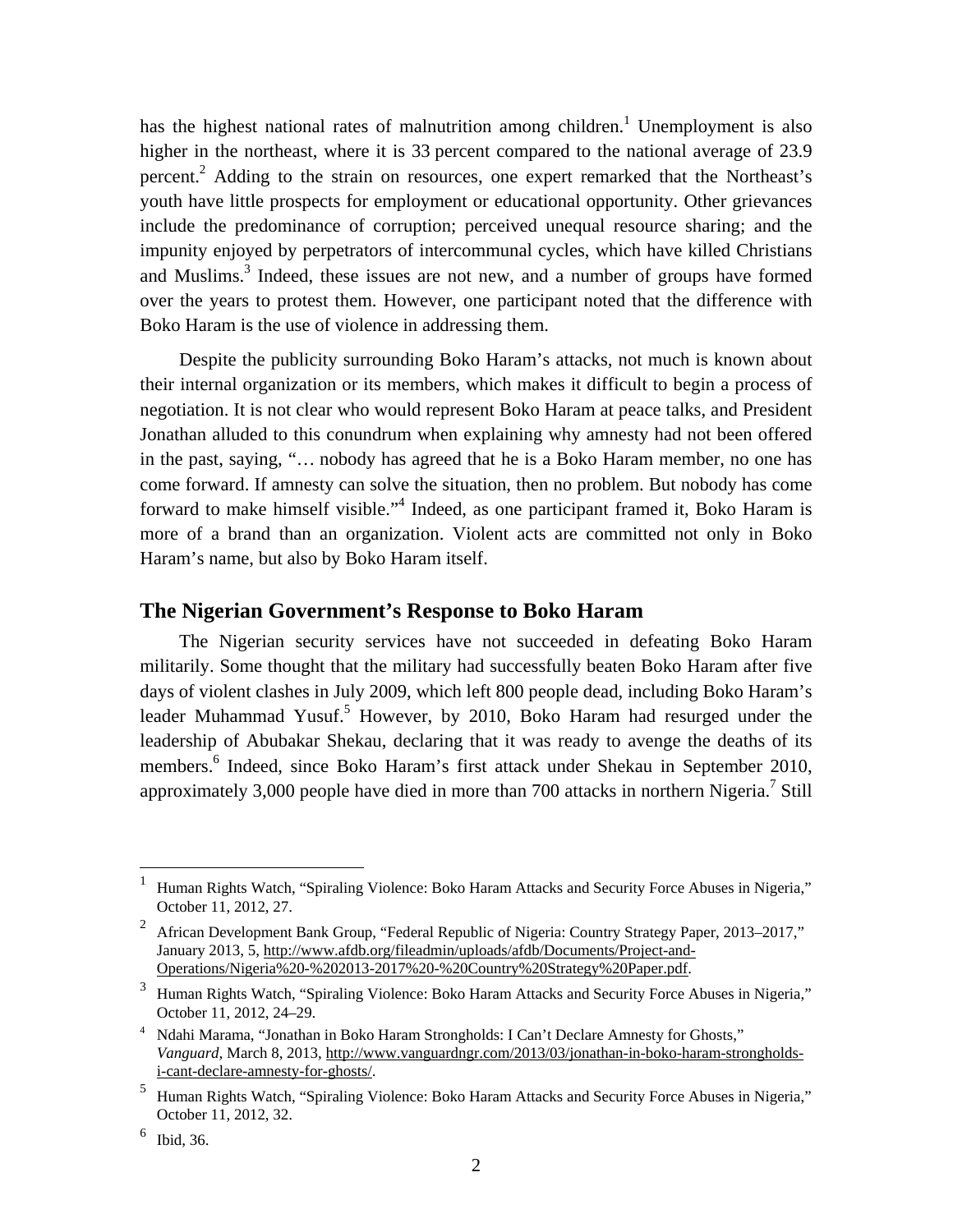unable to defeat Boko Haram, the Nigerian government has declared a state of emergency in Adamawa, Yobe, and Borno, the three northeastern states most affected by the insurgency (see Figure 1).



Source: http://www.nigeriahc.org.uk/about-nigeria.

**Figure 1. The 36 Nigerian States** 

The state of emergency's main strategy is to increase the military presence in those three states. The addition of even more Nigerian military forces is problematic because of the massive abuses committed by the Nigerian armed forces. As some participants noted, the Nigerian security forces are poorly equipped, do not speak the local languages, and are frequent targets of Boko Haram. In short, they are part of the problem. Another participant noted that the apparent distance between security forces and the local population resulted from the trauma of the 1967–1970 Biafran civil war, which threatened the Nigerian state. Following the civil war, the deployment of police and other security services was centralized to discourage collusion between security forces and the local population. However, another unanticipated result is that the security forces still remain culturally isolated from the population that they are meant to protect. The Nigerian security forces' low capacity, distance from the local population, and

<sup>7</sup>  Jacob Zenn, "Cooperation or Competition: Boko Haram and Ansaru after the Mali Intervention," *CTC Sentinel*, March 27, 2013, http://www.ctc.usma.edu/posts/cooperation-or-competition-boko-haram-andansaru-after-the-mali-intervention; Jacob Zenn, "Boko Haram's International Connections," *CTC Sentinel¸* January 14, 2013, http://www.ctc.usma.edu/posts/boko-harams-international-connections.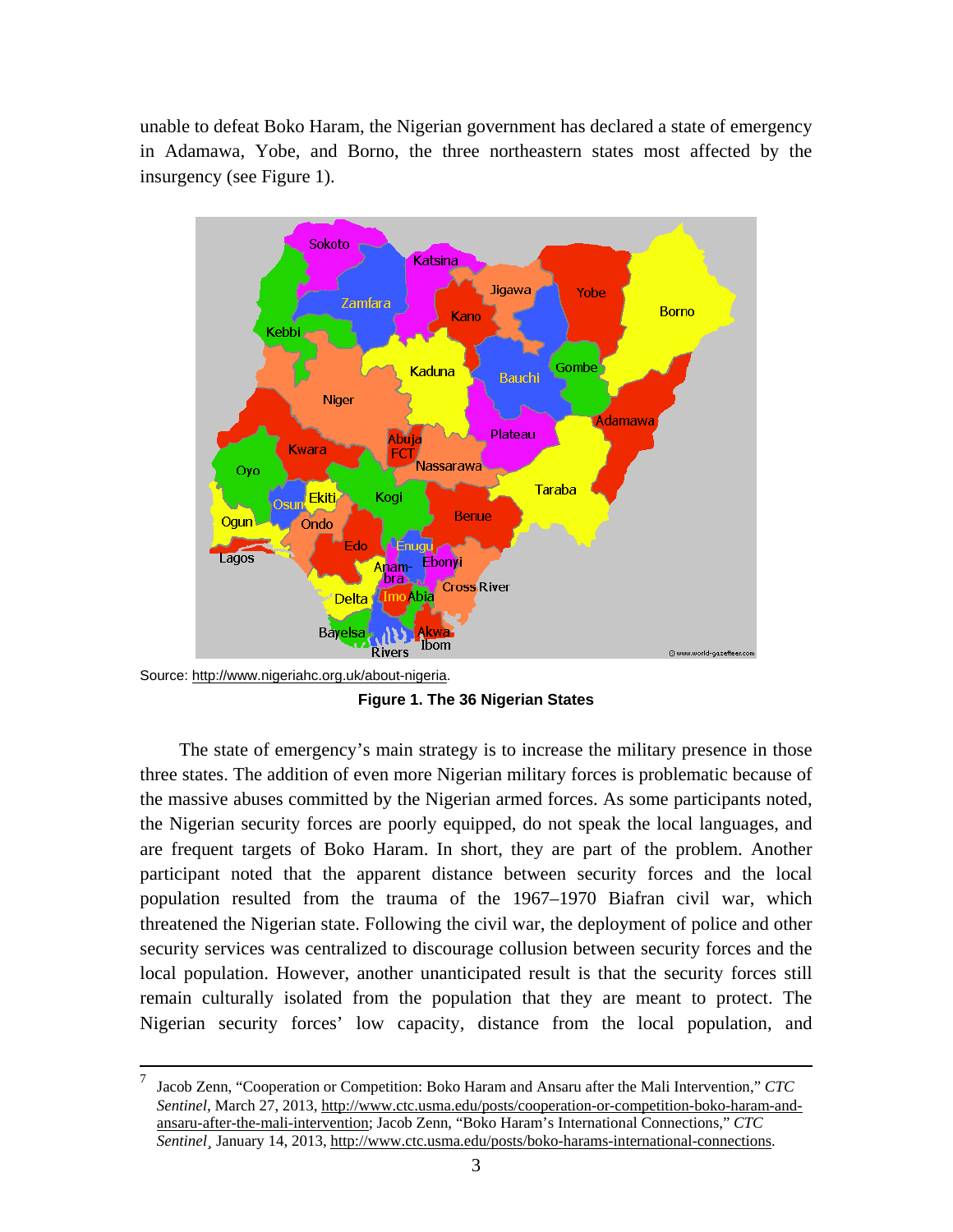heavy-handed military response, coupled with Boko Haram's violence, have made the local population fear both groups. They will not seek protection from the Nigerian army nor will they cooperate to undermine Boko Haram.

In addition, the true purpose of the declaration of the state of emergency was unclear. To some participants, it appeared to serve as the start and theme of the Jonathan reelection campaign. Others, noting Jonathan's mentioning of the insurgency's preference of "strange flags" over Nigeria's flag, felt that it served as a means of drawing the attention and possible involvement of the international community $\delta$  It seems to suggest that the instability that occurred in Mali, facilitated by the infiltration of outside extremists groups, may repeat in Nigeria. In the event that the latter explanation is correct, one panelist warned that it could draw the international community—the United States, in particular—into Nigerian domestic politics. Such a close association with Jonathan, especially given the great difficulty he has encountered in effectively governing Nigeria, could be problematic for United States' leverage in Nigeria and the region. However, as will be elaborated below, the experts are divided over the extent to which Nigeria's extremist violence will spread beyond its borders or will be reinforced by outsiders.

A number of splinter groups are complicating efforts to contain the insurgency. While Nigerian state and security symbols have been the target for Boko Haram, other groups have targeted Westerners. Ansaru, the most high profile of these groups, speaks better Arabic (given that the lingua franca of northern Nigeria is Hausa, which some thought suggested an outside influence), is more cosmopolitan, seems better educated, and has started using anti-Zionist rhetoric. Nonetheless, experts disagree over the depth of the split, especially because there seems to be some cooperation between the groups.

### **Regional Linkages**

 $\overline{a}$ 

The 2009 clash between Boko Haram and Nigerian security forces that left Muhammad Yusuf dead was a turning point for the group. Not only did Shekau resolve to avenge the death of Yusuf and the other Muslims killed in the clashes, but the clash also presented opportunities for possible links to outside extremist groups. Tellingly, one participant noted, Abdelmalek Droukdel, the leader of Al Qaeda in the Islamic Maghreb (AQIM), stated that AQIM sympathized with Boko Haram's cause and promised assistance.<sup>9</sup> It showed that Droukdel was paying attention. According to one expert at the meeting, AQIM subsequently took Boko Haram members into its ranks and, in exchange

<sup>8</sup> Greg Bothelo, "Nigerian President Declares Emergency in 3 States During 'Rebellion,'" May 14, 2013, http://www.cnn.com/2013/05/14/world/africa/nigeria-violence.

<sup>9</sup> There are many references to this statement. See, for example, J. Peter Pham, "Boko Haram's Evolving Threat," *Africa Security Brief, Africa Center for Security Studies* 20 (April 2012): 3, http://africacenter.org/wp-content/uploads/2012/04/AfricaBriefFinal\_20.pdf.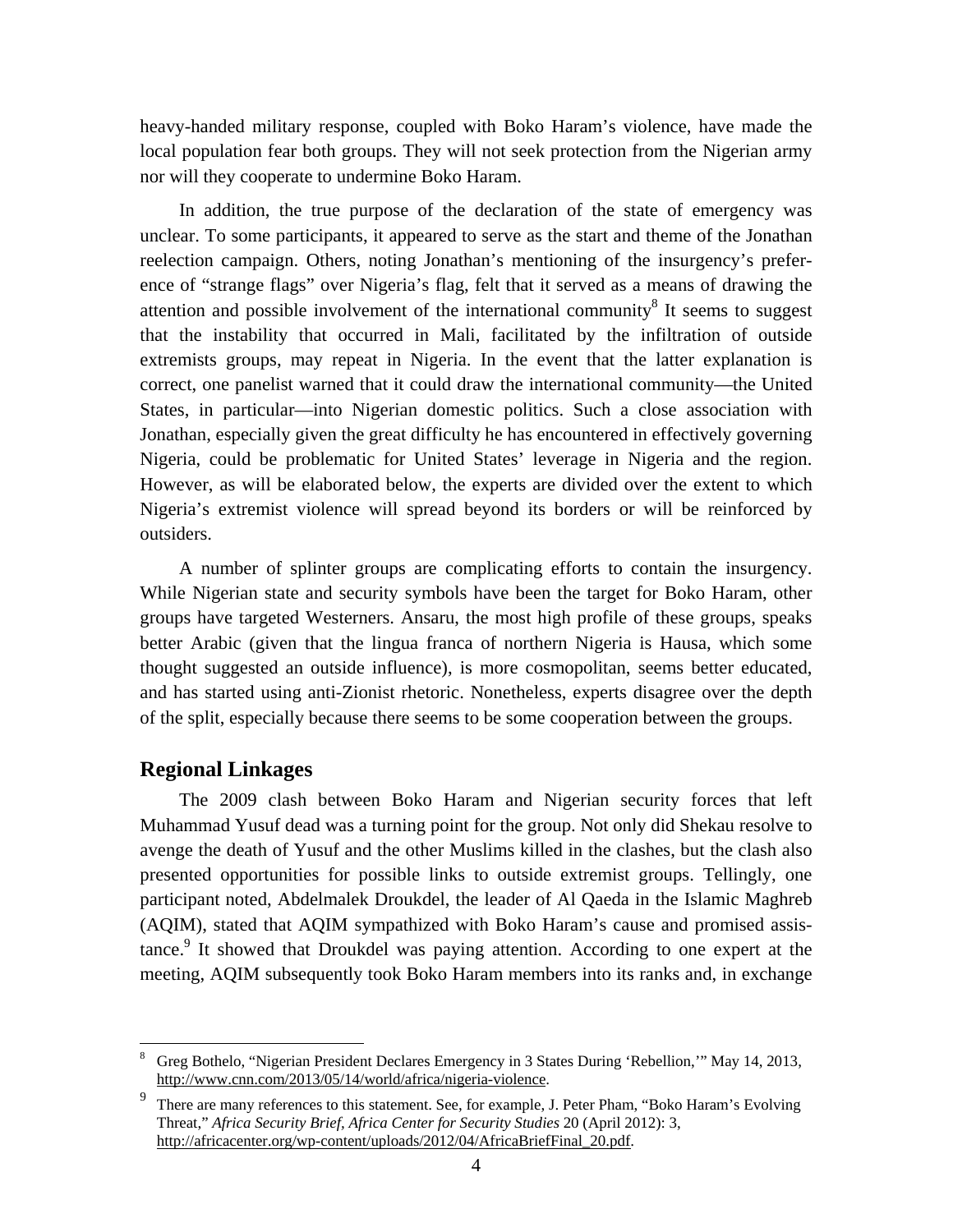for financial assistance to Boko Haram, provided training in kidnapping and launching attacks.

The January 2012 split in Boko Haram that created Ansaru may also reflect an outside orientation. While superficially the split may appear to be about a difference in attitude concerning the collateral killing of civilians and Muslims during attacks (Ansaru has denounced Boko Haram for both), it may more likely reflect a divergence with Boko Haram's near exclusive focus on Nigeria.<sup>10</sup> Furthermore, Ansaru seems to espouse a broader purpose. Rather than focusing on avenging the death of Yusuf and the hundreds of Muslims who perished in that same fight, Ansaru aims to restore the glory days of the Sokoto Caliphate, founded by Usman dan Fodio and destroyed by the introduction of colonialism. In this regard, one participant asserted, Ansaru aims to take Nigeria back 200 years. Another participant underscored that the focus on Sokoto is significant because it has been the traditional bulwark against Westernization.

So far, Ansaru is likely responsible for six attacks (as far back as May 2011, before the formal split). However, only four can be verified. Of the six operations, four have involved the kidnapping of foreigners either in Nigeria or at the border with Niger, one was an assault on a convoy carrying 180 Nigerien soldiers, and one was an attack on the Special Anti-Robbery Squad prison in Abuja that freed several of Boko Haram's senior leaders. $^{11}$ 

Yet, the split appears superficial to some analysts. Possibly expanding beyond Nigerian targets, Boko Haram kidnapped a French family in northern Cameroon in February 2013, for which they received \$3 million in ransom. Furthermore, one participant explained, Boko Haram seems to be managing its image by blaming Nigeria's security services for the deaths of civilians and Muslims caught in the cross-fire of clashes. One participant suggested that this approach might mend the split with Ansaru.

#### **Conclusion**

The May 17, 2013, meeting discussed the Nigerian government's efforts to curtail Boko Haram's insurgency, assessed the threat Boko Haram posed to regional security, and examined the roles of the neighboring states in combating Boko Haram. Considerable attention was paid to the role of Nigeria's security services and the possible regional linkages between Boko Haram and other insurgent groups in the region.

In particular, there was considerable agreement that the Nigerian security services' heavy-handed approach to managing the threat posed by Boko Haram was not working. The security services need to develop a strategy and protocol, improve community

<u>.</u>

 $10$  Jacob Zenn, "Cooperation or Competition: Boko Haram and Ansaru After the Mali Intervention, March 27, 2013, http://www.ctc.usma.edu/posts/cooperation-or-competition-boko-haram-and-ansaruafter-the-mali-intervention.

 $11$  Ibid.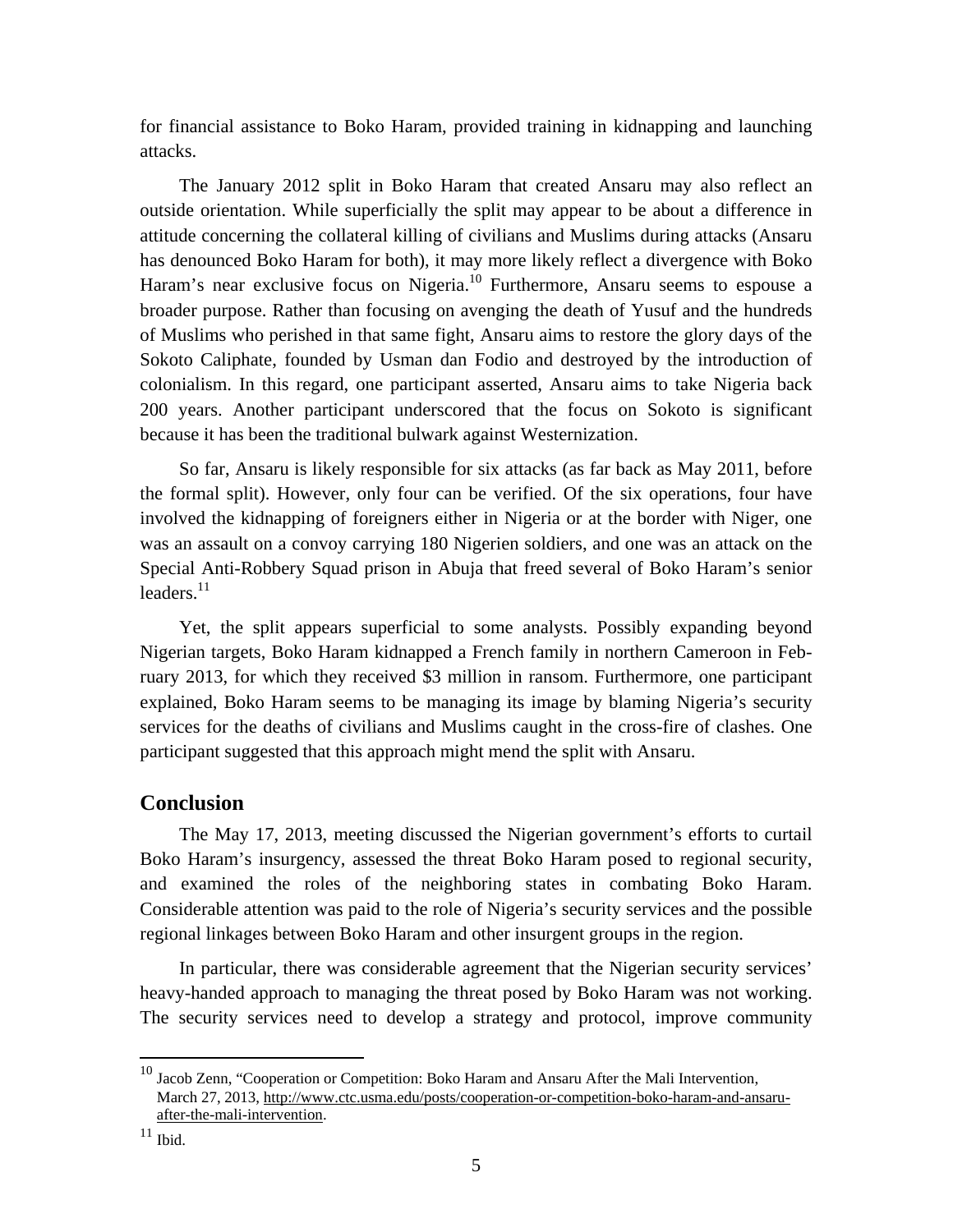relations, attend to the needs of the community, and form strategic partnerships with neighboring countries. Furthermore, while there seem to be linkages to other extremist groups in the region, some cautioned against overemphasizing such connections. They reminded the group that the main grievances voiced by Boko Haram are against the Nigerian state and the security services. However, if the Nigerian government fails to counter Boko Haram, some warned of a regionalization of the violence, given the porous national borders.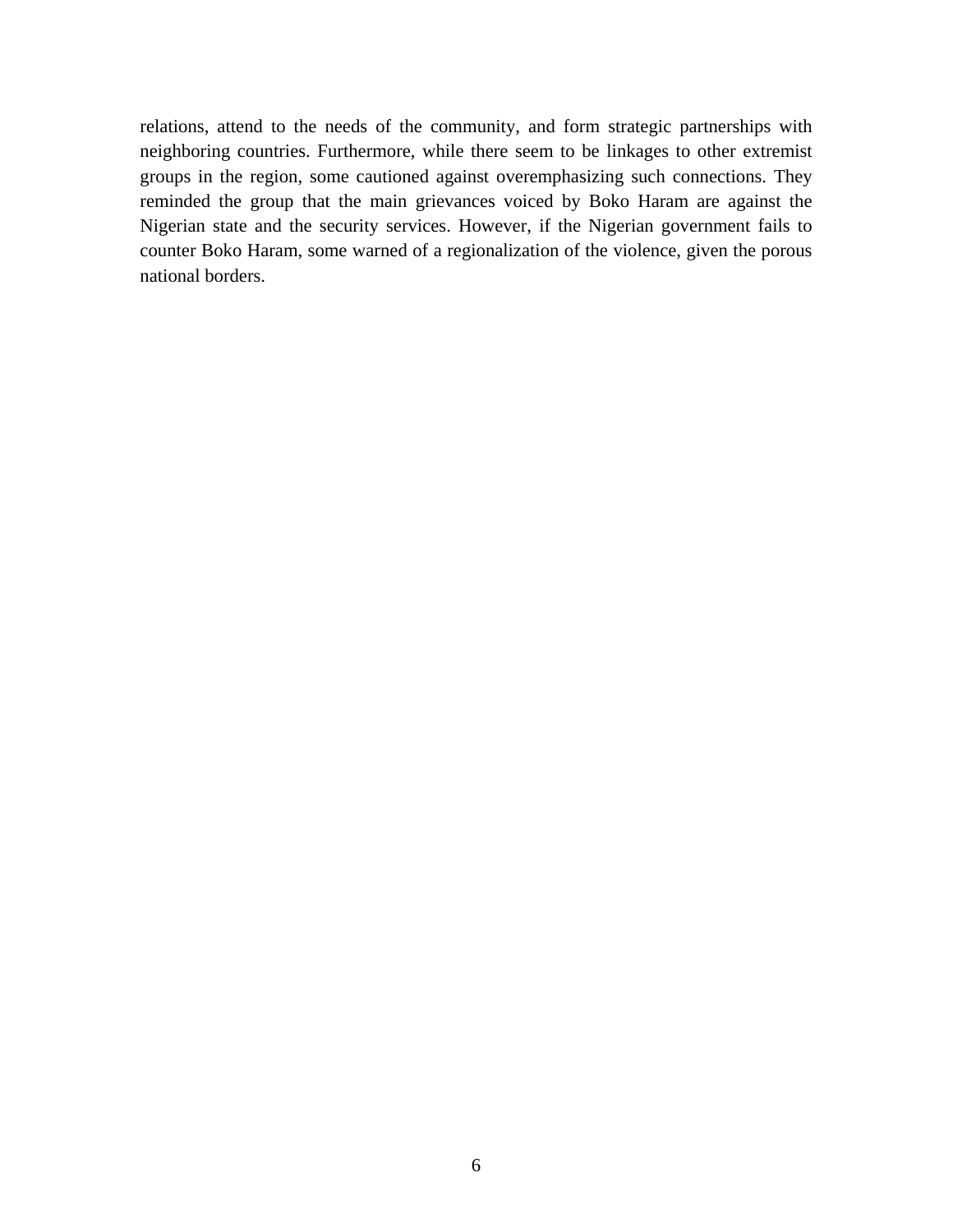

#### **IDA Africa Program Roundtable on the Sahel Boko Haram: Understanding Domestic and Regional Security Challenges**

**Cosmos Club 2121 Massachusetts Avenue, NW Washington, D.C. 20008 Friday, May 17, 2013** 

#### **AGENDA**

| 9:30 a.m.–9: 45 a.m.:     | Welcome and Introduction                                                                                      |  |  |  |  |
|---------------------------|---------------------------------------------------------------------------------------------------------------|--|--|--|--|
|                           | Dorina Bekoe, IDA Africa Program                                                                              |  |  |  |  |
| 9:45 a.m.–10:30 a.m.:     | Panel presentations<br>Caroline Ziemke-Dickens, IDA Africa Program<br><b>Jacob Zenn, Jamestown Foundation</b> |  |  |  |  |
|                           | Discussant: John Paden, George Mason University                                                               |  |  |  |  |
| 10:30 a.m.–10:45 a.m.:    | <b>Break</b>                                                                                                  |  |  |  |  |
| 10:45 a.m. $-12:00$ p.m.: | Discussion session<br>Moderator: <i>Dorina Bekoe, IDA Africa Program</i>                                      |  |  |  |  |
| $12:00$ p.m. $-1:00$ p.m. | <b>Working Lunch</b>                                                                                          |  |  |  |  |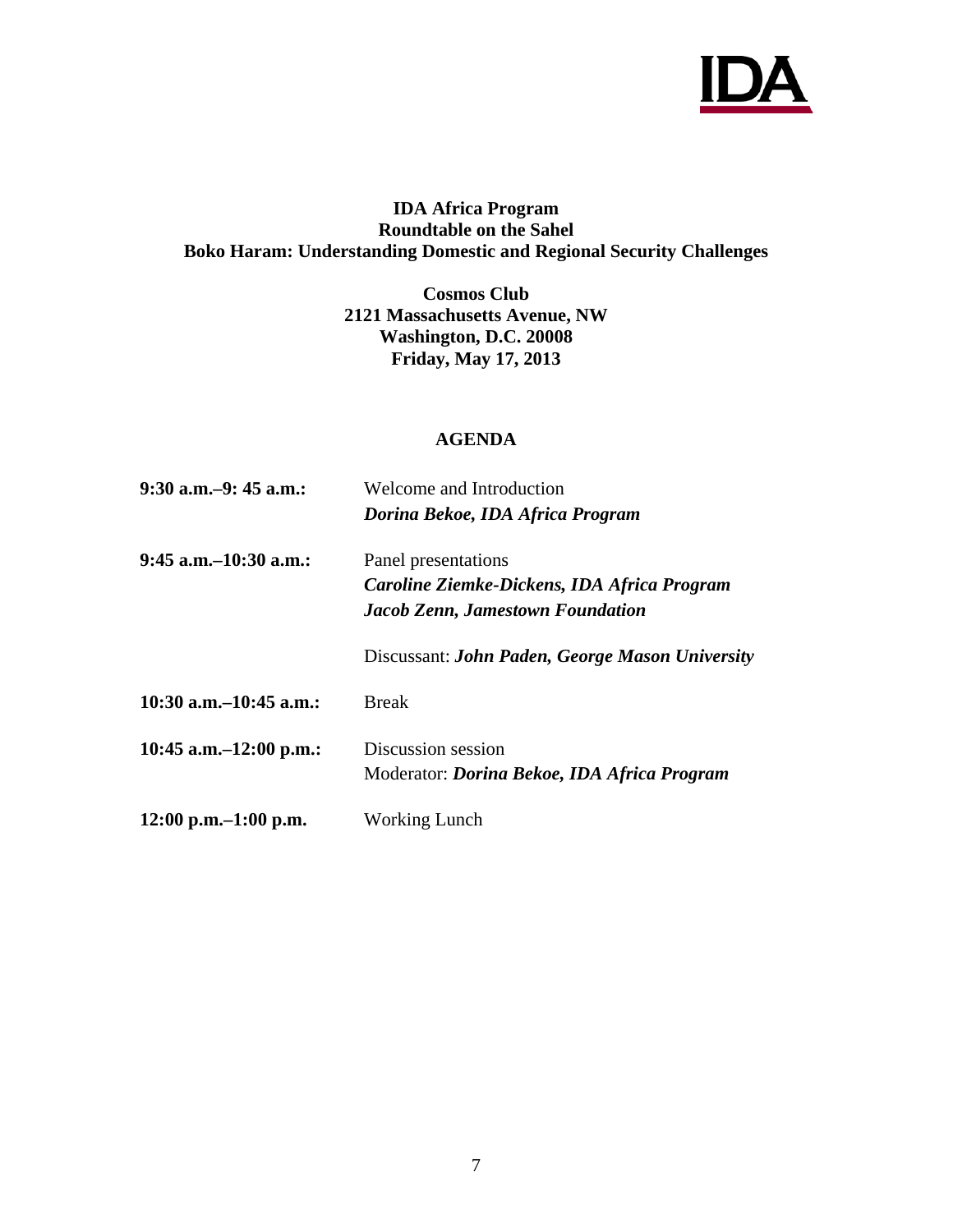

#### **IDA Africa Program Roundtable on the Sahel Boko Haram: Understanding Domestic and Regional Security Challenges Friday, May 17, 2013 9:30 a.m.–12:00 p.m.**

#### **BIOGRAPHIES**

#### **Dorina Bekoe**

Dorina A. Bekoe is a Research Staff Member in the Africa Program at the Institute for Defense Analyses (IDA). She specializes in Africa's conflicts, political development, institutional reform (including the New Partnership for Africa's Development and its related African Peer Review Mechanism), peace agreements, and electoral violence. Her most recent book is *Voting in Fear: Electoral Violence in Sub-Saharan Africa* (USIP Press, 2012), an edited volume. She is also the author of *Implementing Peace Agreements: Lessons from Mozambique, Angola, and Liberia* (Palgrave Macmillan, 2008) and the editor of *East Africa and the Horn: Confronting Challenges to Good Governance* (Lynne Rienner Publishers, 2005). She has a B.A. in Economics from Franklin and Marshall College, an M.S. in Public Policy from Carnegie Mellon University, and a Ph.D. in Public Policy from Harvard University.

#### **John Paden**

Dr. Paden is Clarence Robinson Professor of International Studies at George Mason University (GMU), where he reports directly to the Provost. He was a Philosophy major at Occidental College, a Rhodes Scholar at Oxford in Philosophy, Politics, and Economics, and earned his Ph.D. at Harvard in Politics. Dr. Paden has served as Norman Dwight Harris Professor of International Studies and Director of African Studies at Northwestern University and a Professor of Public Administration at Ahmadu Bello University in Zaria, Nigeria, and was the Founding Dean, Faculty of Social and Management Sciences at Bayero University in Kano, Nigeria. He has worked in the Hausa-speaking Muslim areas of northern Nigeria over the past forty years, and was part of a team that helped plan the new Nigerian federal "unity" capital in Abuja. He served as an international observer during the Nigerian presidential elections of 1999 (Kaduna), 2003 (Kano), and 2007 (Katsina).

Some of his earlier Nigeria-related books include *Religion and Political Culture in Kano* (winner of the Herskovits prize) and *Ahmadu Bello, Sardauna of Sokoto: Values and Leadership in Nigeria.* More recent books include *Muslim Civic Cultures and Conflict Resolution: The Challenge of Democratic Federalism in Nigeria* (Brookings Institution Press, 2005); *Faith and Politics in Nigeria: Nigeria as a Pivotal State in the Muslim World* (U.S. Institute of Peace Press, 2008); and *Postelection Conflict Management in Nigeria: The Challenges of National Unity,* (University of Virginia Press, 2012). Other African-related books include *The African Experience* (four volumes); *Values, Identities, and National Integration: Empirical Research in Africa*; *Black Africa: A Comparative*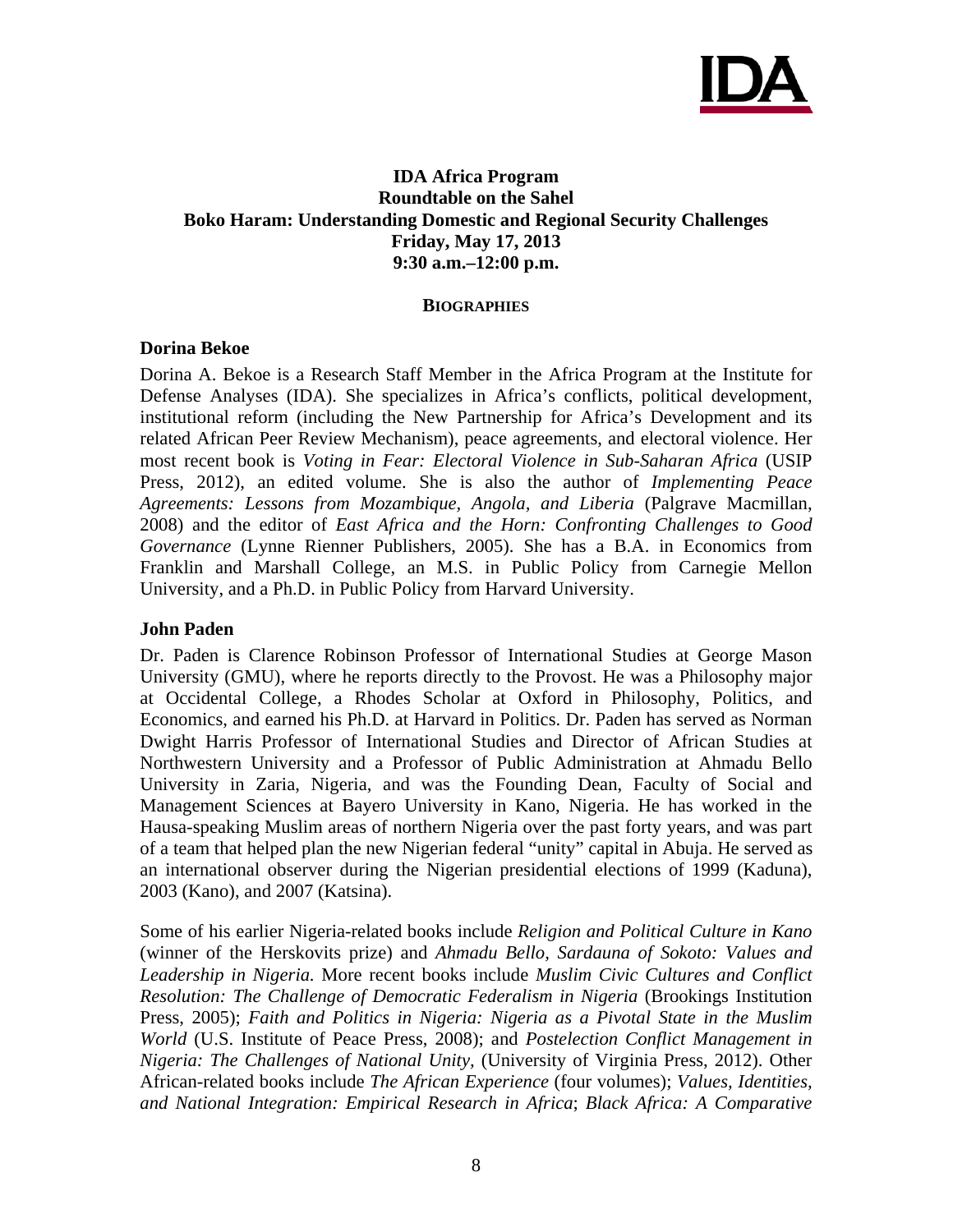

*Handbook*; and *Understanding Black Africa: Data and Analysis of Social Change and Nation Building*.

Dr. Paden has worked closely with colleagues at the Usmanu Danfodiyo University, Sokoto (Nigeria), especially at the Center for Peace Studies. In 2009, he received an Honorary Doctorate in Humane Letters from Occidental College for his contributions to the development of Africa. In December 2012, he received an Honorary Doctorate from Usmanu Danfodiyo University, Sokoto, for "immense contribution to the advancement of the frontiers of knowledge and scholarship."

#### **Jacob Zenn**

Jacob Zenn is an analyst of African and Eurasian affairs for The Jamestown Foundation, a legal adviser specializing in international freedom of association and civil society law, and a senior regional analyst of Courage Services, Inc. He authored *Northern Nigeria's Boko Haram: The Prize in al-Qaeda's Africa Strategy,* which was published by The Jamestown Foundation in November 2012, and conducted field research in the Nigeria, Niger, Chad, and Cameroon four-border region in June 2012. He speaks Arabic, French, and Swahili.

#### **Caroline Ziemke-Dickens**

Dr. Caroline F. Ziemke-Dickens is a Research Staff Member at IDA. She has a Ph.D. in Military History and Strategic Studies from The Ohio State University. She has been a key facilitator in the establishment of the Council for Asian Transnational Threat Research (CATR), a sustained "strategic listening" engagement that brings together local experts from across Asia to promote intellectual exchange and collaborative research. As part of this effort, she also is the co-editor of a monthly CATR e-journal, *Asian Conflicts Reports.* As a member of the IDA Africa Program, she tracks events in West Africa, with a special focus on the socio-political roots of Boko Haram and the prospects for the spread of global jihadist movements in Sub-Saharan Africa. Her publications include "National Myth and the Strategic Personality of Iran: A Counterproliferation Perspective," Chapter 4 in *The Coming Crisis: Nuclear Proliferation, U.S. Interests, and World Order*, edited by Victor Utgoff (MIT Press, 2000); *Strategic Personality and the Effectiveness of Nuclear Deterrence* (IDA Document D-2537, November 2000); *Strategic Personality and the Effectiveness of Nuclear Deterrence: Deterring Iraq and Iran* (IDA Paper P-3658, September 2001); *Agents of Radicalization in the Non-Arab Muslim World* (IDA Paper P-4038, May 2005); "Reading the Elephant: Building Cooperative Approaches to Countering the Global Terrorist Threat," in *The International Symposium on Non-Traditional Security: Challenges and Responses* (Beijing: China Institute for International Strategic Studies (CIISS), June 2005); and "Perceived Oppression and Relative Deprivation: Social Factors Contributing to Terrorism," Chapter 5 in *In the Same Light as Slavery: Building a Global Anti-Terrorist Consensus* edited by Joseph McMillan (Washington, D.C.: National Defense University Press, 2007).